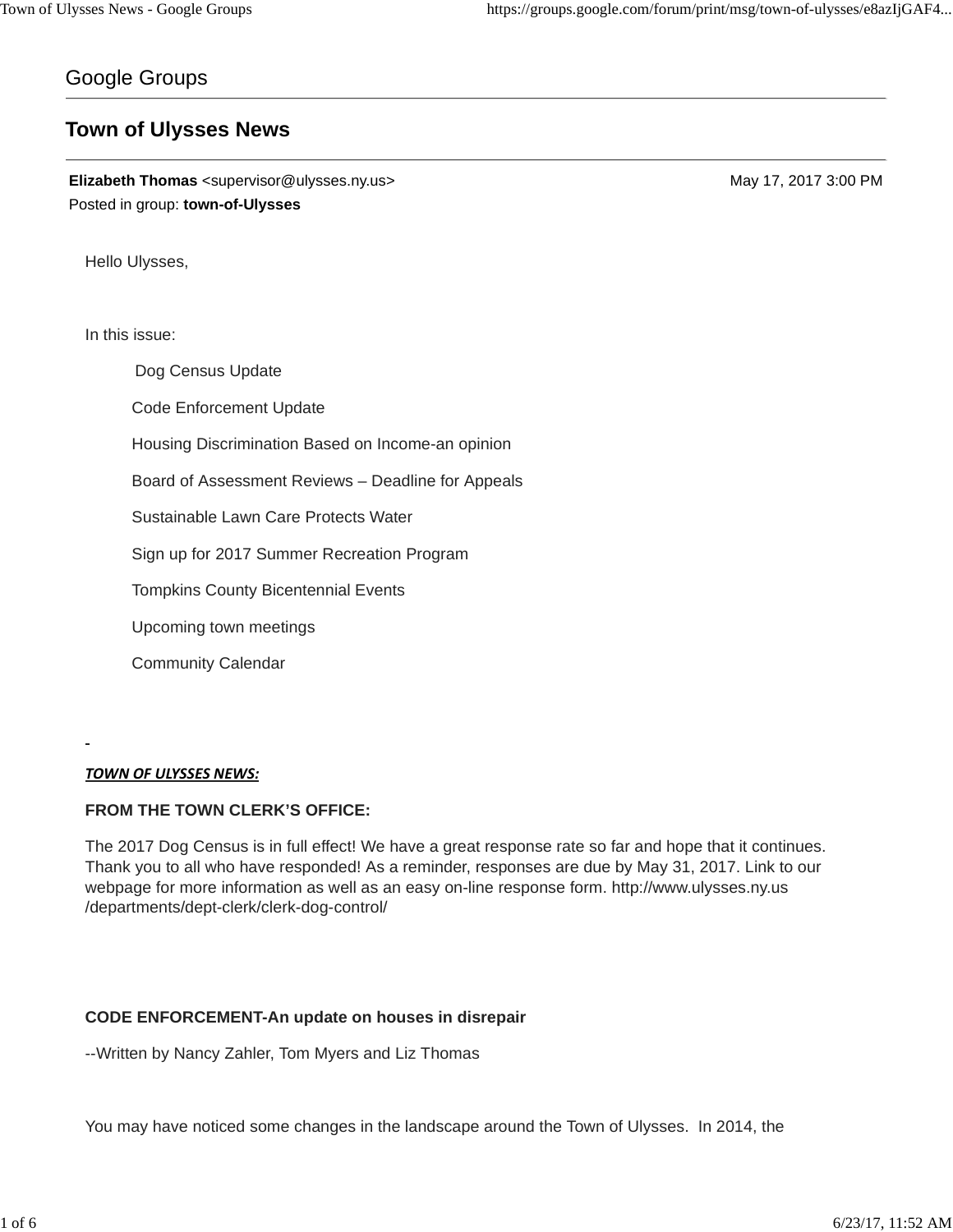Jacksonville Community Association urged the Town Board to do more to strengthen building and maintenance code enforcement in the hamlet and throughout the Town. Since then, the Town Board has made several changes in the Town's Code Enforcement Law to strengthen our local law, to better explain the enforcement process, and to increase penalties. When the Town's new Code Enforcement Officer Tom Myers was hired in 2016 he compiled a list of properties that have been identified as problems and developed a list of criteria to determine which were the most important to address first. He has begun to systematically address the highest priority properties by first sending letters to property owners alerting them to violations and offering to help resolve those issues. Working together with property owners, a number of long-standing issues have been resolved.

One of the most visible changes was the demolition of the property at 1858 Jacksonville Road. The old white store, previously known as Moe's National Brands general store operated until it was sold in the 1970s as a residence. It has changed hands a number of times and was purchased in a tax sale a number of years ago. While the demolition of this property that longtime residents remember fondly as Moe's Store took place quickly, the process leading to this decision took several years. The owner discovered after the purchase that the lot was too small to install a Health Department-approved septic system, making it impossible to use the property. As it continued to deteriorate, it became a public hazard. The Town condemned it and worked with the owner to help arrange for demolition, which occurred on March 29, 2017. The owner has agreed to smooth and re-seed the lot, using surplus fill available from the Town Highway Department.

Three homes tragically burned beyond repair on Falls Rd, Trumansburg Rd in Jacksonville, and Halseyville Rd, have been demolished to eliminate hazards. Two other homes that were seriously neglected have been sold and the new owner is going to take them down soon.

The enforcement process can be quite slow. There are periods of time allowed between initial notification, requests for compliance, notice of violation, court appearance tickets being issued, going to court, and final resolution. Not all these steps will necessarily happen, but can if the process is not cooperative.

After the Town finishes working on its top tier priorities, the next set of properties that have serious violations will be reviewed. Bringing the identified properties into Code compliance is and will continue to be an ongoing, developing process. In addition to working down the priority list, new properties will be added as they are identified. Currently the list contains 33 properties; 4 are now demolished, 5 are in the active process of being required to be brought to Code compliance.

To learn more about Town Zoning and Building Codes or to report a property with serious concerns, visit the Town's website at

http://www.ulysses.ny.us/departments/zone/

## **FROM THE TOWN SUPERVISOR**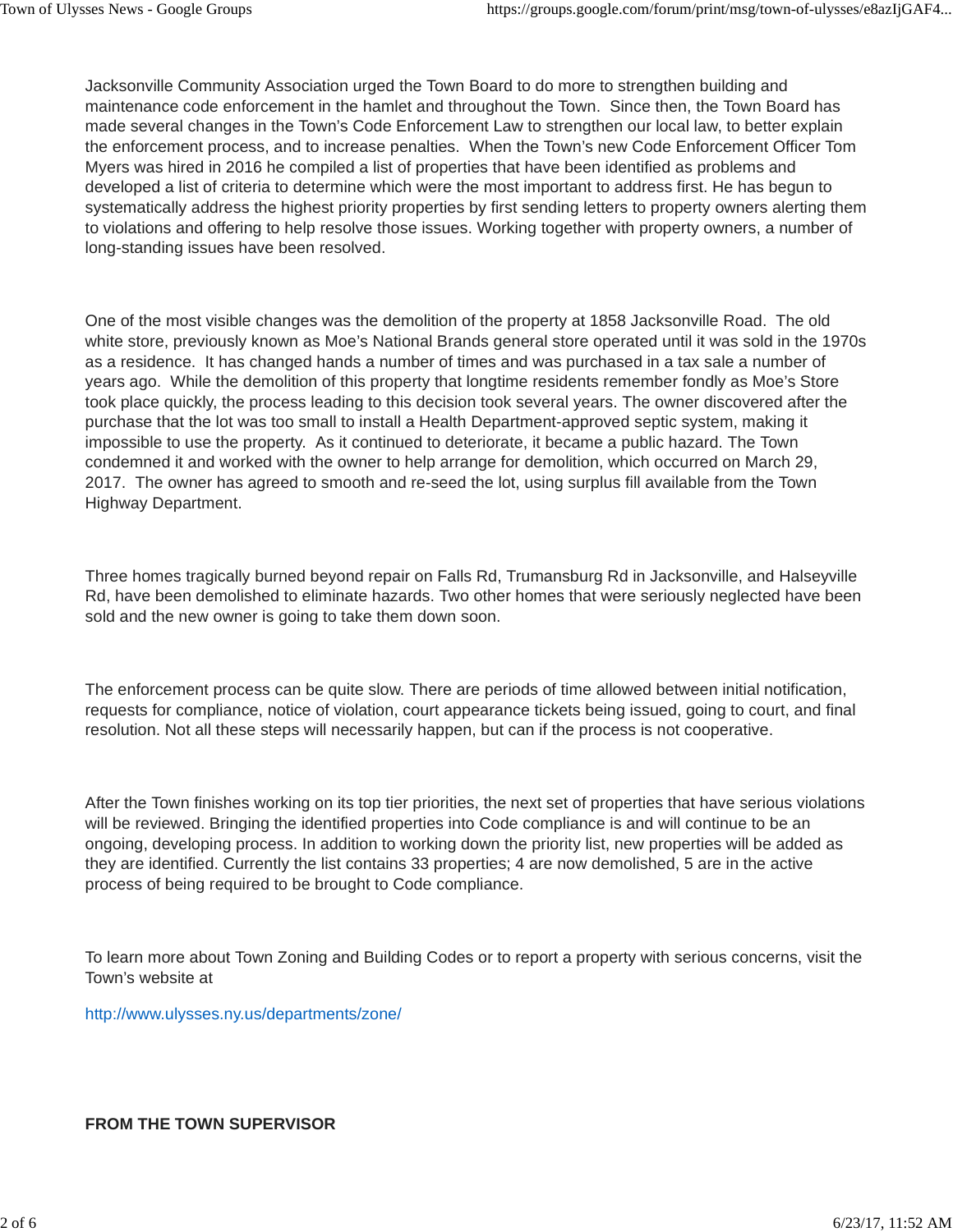# **Are We a Welcoming Community? Housing Discrimination Based on Income**

-written by Town Supervisor, Liz Thomas

Recently in both Trumansburg and Jacksonville, concerns have been raised about allowing low income people or families into new developments in the community. This is troubling to me in a number of ways.

Studies have shown that mixed income housing is a stabilizing force for those who would otherwise be living in neighborhoods of concentrated poverty. Noted are decreases in crime, improvement in educational outcomes, less exposure to violence, lower teen pregnancy, and more opportunities for good-paying work. As the Kirwan Institute studying this topic notes, "Neighborhood racial and economic segregation is segregation from opportunities critical to quality of life, financial stability and social advancement."

The U.S. Fair Housing Act prohibits discrimination in housing across the country on the basis of race, color, national origin, religion, sex, familial status, or disability. Under this federal act, based on these groups, it is illegal to: refuse to rent or sell housing; refuse to negotiate for housing or make it unavailable; set different terms for housing; set different conditions or privileges for sale or rental; or falsely deny that housing is available for sale or rental. Unfortunately, income is not part of the U.S. Fair Housing Act, and although many states have additional regulations that prohibit discrimination based on income, New York does not. States have tried to use techniques, such as Section 8 housing vouchers, to incentivize low income residents to move to higher income neighborhoods knowing that a mix of incomes provides improved societal benefits for all.

Housing affordability is an active topic across the county right now, with most local governments working together to find solutions to the high cost of housing for both middle and low income residents.

As this topic is currently before us, all residents need to consider, are we a community that accepts those who are different? Will we act as mentors and reach out to those who differ either by income, race, disability, sexual orientation, or other status? Or are we a community that fears those who are not like us, and will we work to subtly restrict groups from moving here? I would hope the majority feels that a community based on diversity offers a richness that a homogeneous society does not. Can Trumansburg and Ulysses consider themselves welcoming communities to all? I hope so.

If you are against discrimination, please let your local elected officials know.

Briggs, X. d. S (Ed.) (2005). The Geography of Opportunity: Race and Housing Choice in Metropolitan America. Washington, DC: Brookings Institution Press; Dreier, P., Mollenkopf, J., & Swanstrom, T. (2004) Place Matters: Metropolitics for the Twenty-first Century. Lawrence, KS: University of Kansas Press; Sampson, R. J., Morenoff, J. D., & Gannon-Rowley, T. (2002). Assessing "Neighborhood Effects": Social Processes and New Directions in Research. Annual Review of Sociology, 28: 443-78; Ellen, I. G. & Turner, M. A. (1997). Does Neighborhood Matter? Assessing Recent Evidence. Housing Policy Debate, 8 (4): 833-866.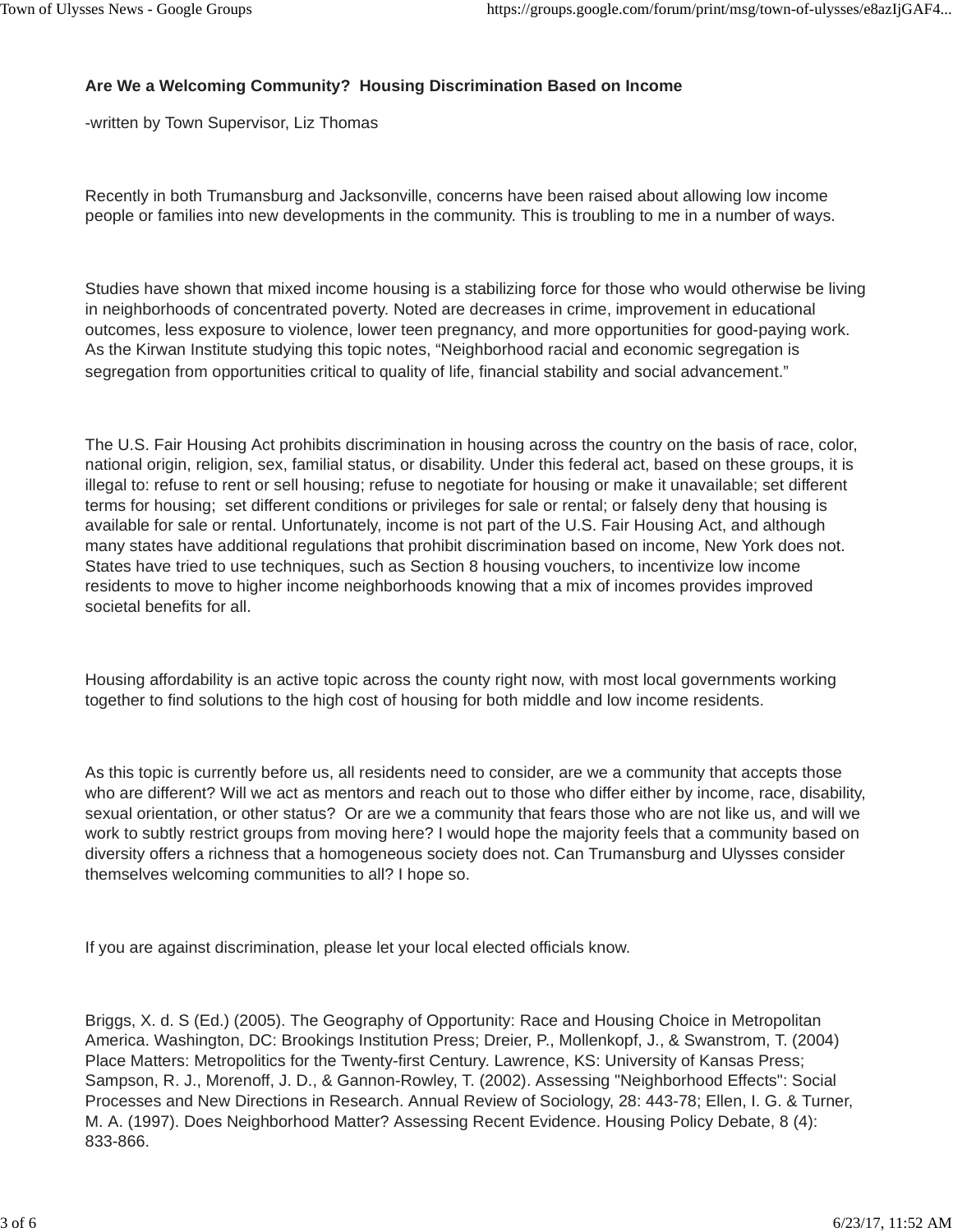and

http://www.kirwaninstitute.org/research/opportunity-communities/

#### **Board of Assessment Reviews – Deadline for Appeals**

The Board of Assessment Reviews will hear assessment grievances from Ulysses residents on Friday, May 19 from 3-6pm at the Ulysses Town Hall. The deadline for appealing assessments is May 23, 2017.

For more information, contact Tompkins County Assessment department at 274-5517.

#### **Homeowners Encouraged to Practice Sustainable Lawn Care to Protect State Waterbodies**

The NYS Department of Environmental Conservation (DEC) is urging New Yorkers to practice sustainable lawn-care by reducing fertilizer use, especially fertilizer containing phosphorus as more than 100 bodies of water in NYS cannot be used or enjoyed as a result of too much phosphorus. "By choosing sustainable lawn care, homeowners are helping protect water quality and public health," said DEC Commissioner Basil Seggos. "Excess phosphorous is causing problems in many NY waterbodies making them unusable for swimming, fishing or as a source of drinking water.

Phosphorus applied to lawns that do not need it will not be used and can cause water pollution. Regardless of the location, excess phosphorus from lawns can wash off and pollute lakes and streams.

Consumers can review fertilizer bag labels for phosphorus content by looking at the 3 bold numbers on the label, such as 22-0-15. A zero in the middle indicates it contains no phosphorus.

Other measures to promote a healthy lawn without using phosphorus include

- · landscaping with native plants
- · use organic lawn treatments
- · treat lawns with a thin layer of compost
- · cut grass no shorter than 3 inches to help them compete against weeds.
- · leave lawn clippings on lawn

Visit the DEC's helpful resources to learn more:

Sustainable Landscaping

Lawn Care

Look for Zero Lawn Fertilizer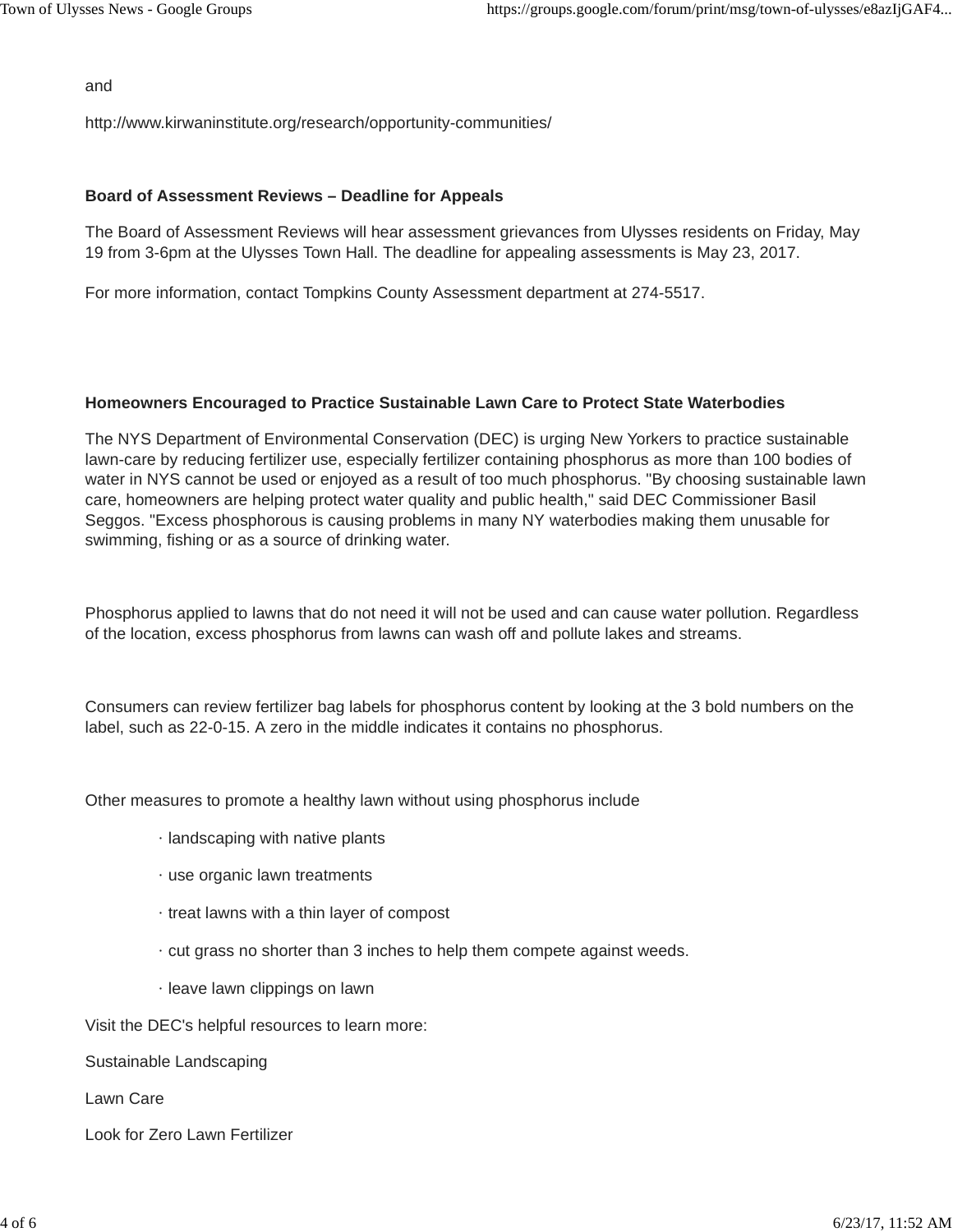#### *VILLAGE OF TRUMANSBURG NEWS:*

#### **Sign up for 2017 Summer Recreation Program**

Forms are now available for the 2017 Summer Rec. Program (Playschool, Swim bus, Sports etc) at http://trumansburgny.gov/wp-content/uploads/2017/03/Summer-Rec-registration-2017.pdf

## *TOMPKINS COUNTY NEWS:*

#### **Bicentennial events:**

Tompkins County is celebrating its bicentennial this year and has events planned around the county over the next few months. Visit their website here to see what's happening: http://www.tompkinscountyny.gov/tc200 /upcomingevents.

## **UPCOMING TOWN MEETINGS: (All are open to the public and meet at the Town Hall)**

Democracy depends on citizen involvement! Grab a friend and drop in to a meeting to see what's happening.

All town meetings are held at the town hall at 10 Elm St., Trumansburg, unless noted otherwise.

For agendas and other meeting information, click on the event on the calendar here: http://ulysses.ny.us /calendar/?category=Government

# **DON'T FORGET ABOUT OUR COMMUNITY CALENDAR!**

Check our community calendar at http://www.ulysses.ny.us/calendar/. You can also submit your own events.

Respectfully from the staff and elected officials at the Town of Ulysses

-------------------------------------------------------------------------------------------------------------------------------

Forward this message to anyone else that you think would be interested. We'd love to connect with more residents. To send questions or comments, or be removed from this list, please e-mail clerk@ulysses.ny.us